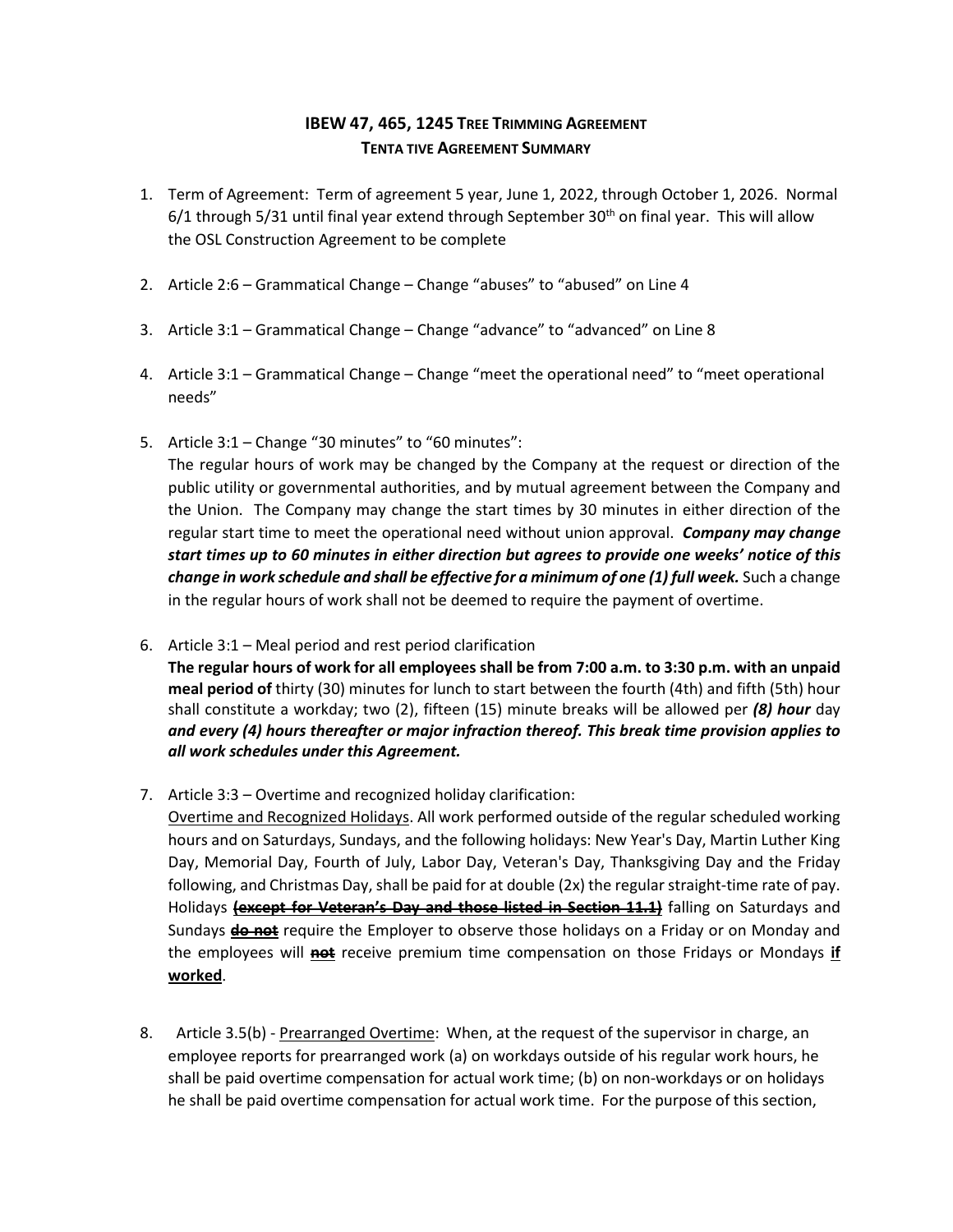prearranged work is deemed to be work for which advance notice has been given prior to the end of the employee's normal work hours on the preceding day. **Company agrees to make a good faith effort to provide employees with as much notice as possible, with a goal of 48 hours, of any pre-arranged overtime.** 

- 9. Move 11:4 and insert it as a new 3:4 with the following changes: 11:4 **3:4** *Notwithstanding Section 11:1, Employee may be required to work on the above designated holidays which fall on their workdays at the applicable OT rate.*
- 10. Adding "(a) insubordination" to 2:9 (b) of Management Rights
- 11. Remove Articles 11:1, 11:2, 11:3 and move 11:4 to 3:4 as seen above
- 12. Commercial Driver's License Clarification

14:6 Company requires all Foremen, Climbers and Trainees to have and maintain a Commercial Drivers License **(Class A or B)** as a condition of employment. All **Foremen**, Climbers and Trainees will receive an additional \$.10 per hour above their pay classification for maintaining a Commercial Drivers License. The Company will provide a truck for testing purposes. All **Foremen** and Top Climbers shall receive an additional \$0.13 an hour above their classification pay for maintaining a Commercial Drivers License with airbrake endorsement (this is equal to \$270.40 per year if the employee is compensated for every straight-time hour within a year).

13. Clean up language on the training fund

14:8 Training: During the term of this Agreement IBEW Local #1245 and <COMPANY NAME> shall establish **maintain** a training fund and program for Line Clearance Workers. Such program may include other jurisdictions of the IBEW within California and other contractors. Any contribution into this Fund shall be taken from the wage rates or NEAP contributions contained in this collective bargaining. Agreement effective June 1, 2020.

- 14. Article 15:2 change "seven (7) calendar days" to "**ten (10) working days**"
- 15. Article 15:3
	- a. First paragraph Change "*fifteen (15) calendar days*" to "**ten (10) working days**" b. Second paragraph – Change "*fifteen (15) calendar days*" to "**ten (10) working days**"
- 16. Article 15:4 Change "*thirty (30) days*" to "**thirty (30) calendar days**"
- 17. Article 15:5 Change "*twenty-one (21) days*" to "**fifteen (15) working days**"
- 18. Article 16:1 LINECO is now **\$7.00** an hour, with a stated adjustment to the NEAP. LINECO amount should be changed to reflect the new amount for this agreement.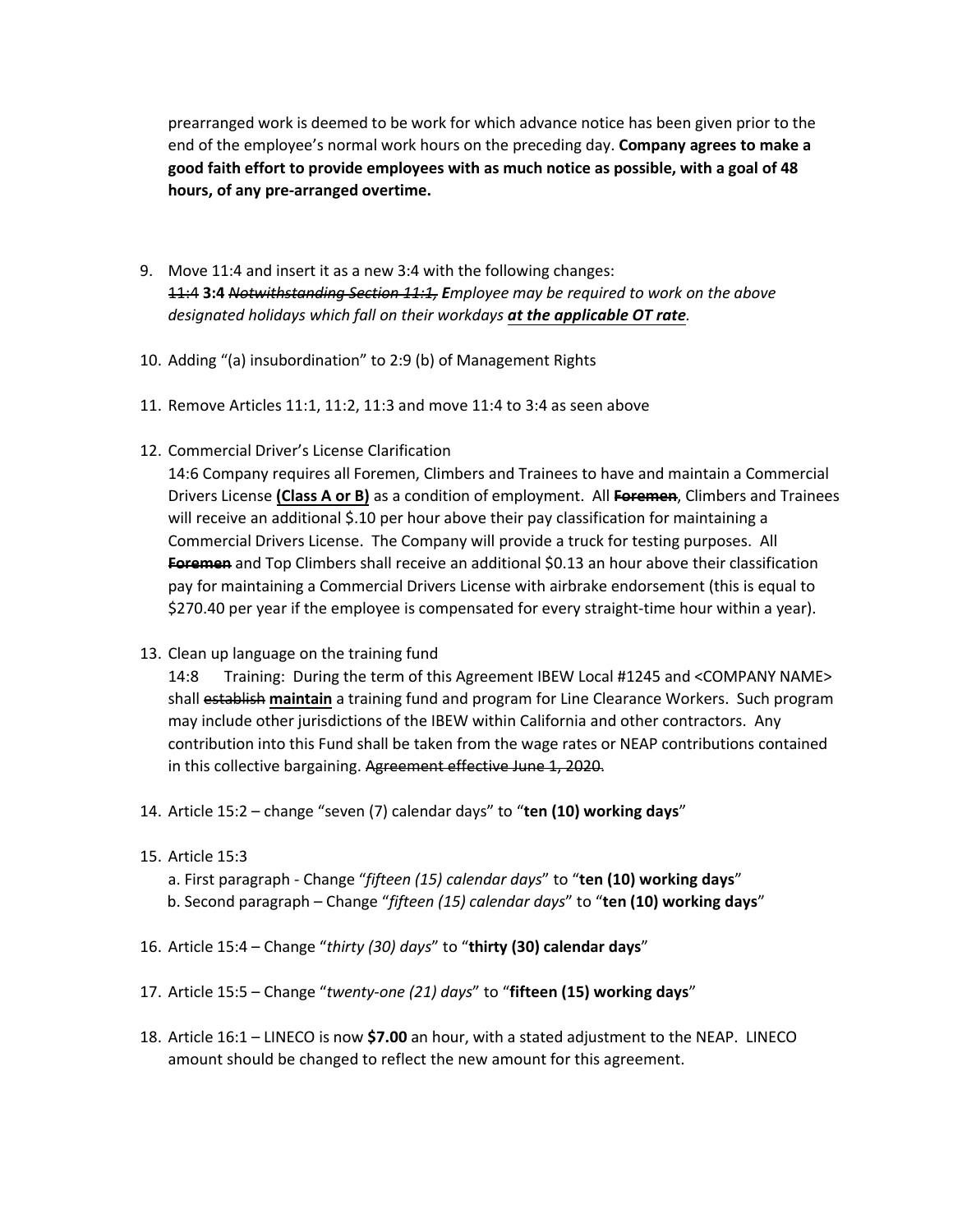- 19. Appendix A Wage rates, NEAP, and JATC contributions need to be updated to reflect changes that took effect on January 1, 2022 and show the JATC contribution amounts for each classification.
- 20. Include AMF Language

## **ARTICLE XIX ADMINISTRATIVE MAINTENANCE FUND (AMF)**

19:1 All employer's signatory to this labor agreement shall contribute *.1% of their gross monthly payroll payable (capped at \$3,000,000 in paid gross payroll per calendar year)* to the Administrative Maintenance Fund for each hour worked by each employee covered by this Agreement. The monies are for the purpose of *administration of the monthly payroll reporting system [ePR system], including but not limited to setting up the employers in the system, answering questions, processing reports,troubleshooting, and managing the entire process*. The Administrative Maintenance Fund contributions shall be submitted with all other fringe benefits covered by this Labor Agreement by the 15<sup>th</sup> of the month. This fund shall be administered solely by the Western Line Constructors Chapter, Inc. NECA [Chapter] and will not be used to the detriment of the Local Union or the IBEW. Enforcement for delinquent payments to this fund shall be the sole responsibility of the Chapter.

*Note: This equates to a cap of \$3,000 on any one Contractor reporting under these non-NECA Agreements.* 

21. Voluntary Termination:

**Voluntary Terminations:** A worker must work four (4) hours or until noon whichever is later, to be entitled to subsistence for the day. **Or** who are not allowed to work, upon the decision of the employer.

22. Article 7:7 – Bereavement leave

**7.7** Any employee who is called upon to be absent from duty due to a death in his/her immediate family shall be excused, without pay, for a reasonable time, not to exceed **three (3) Five (5)** days, in order to permit him to make arrangements for and to attend the funeral. "Immediate family," as used in this paragraph, means the employee's father, father-in-law, mother, mother-in-law, son, daughter, brother, sister, husband, wife, grandmother, grandfather, stepfather, stepmother, stepson, or stepdaughter. **If more than three (3) days are needed, the company agrees to allow up to two (2) additional bereavement days off that will be charged to employees available floating holidays or unpaid vacation time to cover the absence.** 

23. Pole Brushing Transfer Clarification

**9.6** Pole Brushing employees may submit a written request for transfer to the Trimmer Trainee classification. The Employer agrees to give first consideration to such employees when hiring for the Trimmer Trainee classification. Employees on the Tree Trimming department may submit a written request for transfer to the Pole Brushing classification. The Employer agrees to give first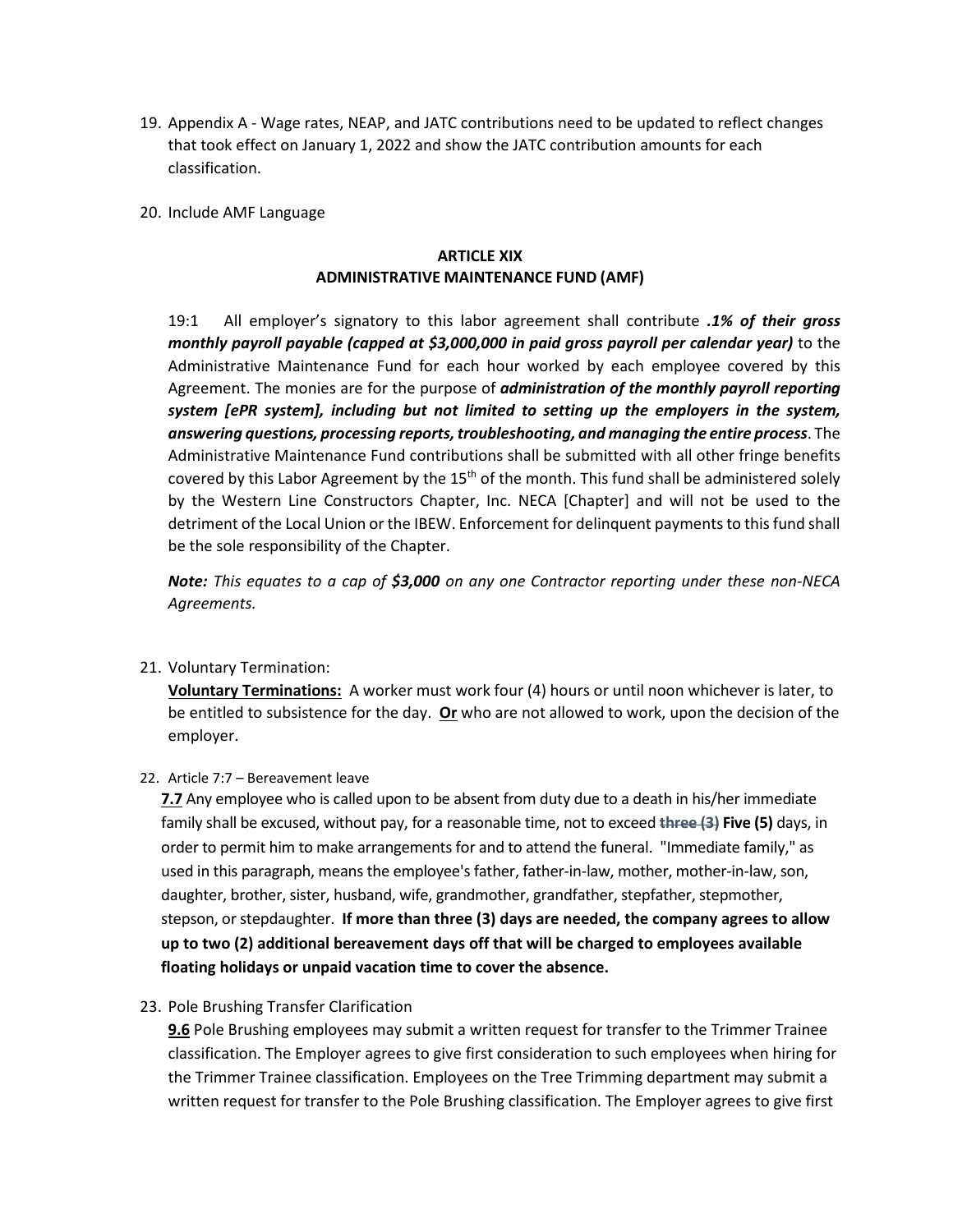consideration to such employees **that are qualified** when hiring for the Pole Brushing classification **and be limited to positions that are open and available.** 

24. Article 14:8 Insert JATC Training language which was all signed by addendum

**25.** Wages and Benefit Package:

In accordance with SB 247 all classifications will receive the following: There are minor increase to the NEAP contributions which vary per classifications, see attached wage exhibits. This will be retro to June 1, 2022 for compliance.

**June 1, 2022**: **Wages**: **7.00%** ;  **June 1, 2023**: **Wages**: **4.50%** ; **HRA**: **\$0.10 June 1, 2024**: **Wages**: **4.25%** ; **HRA**: **\$0.10 June 1, 2025**: **Wages**: **3.00%** ; **HRA**: **\$0.10 June 1, 2026**: **Wages**: **3.00%** ; **HRA**: **\$0.10**